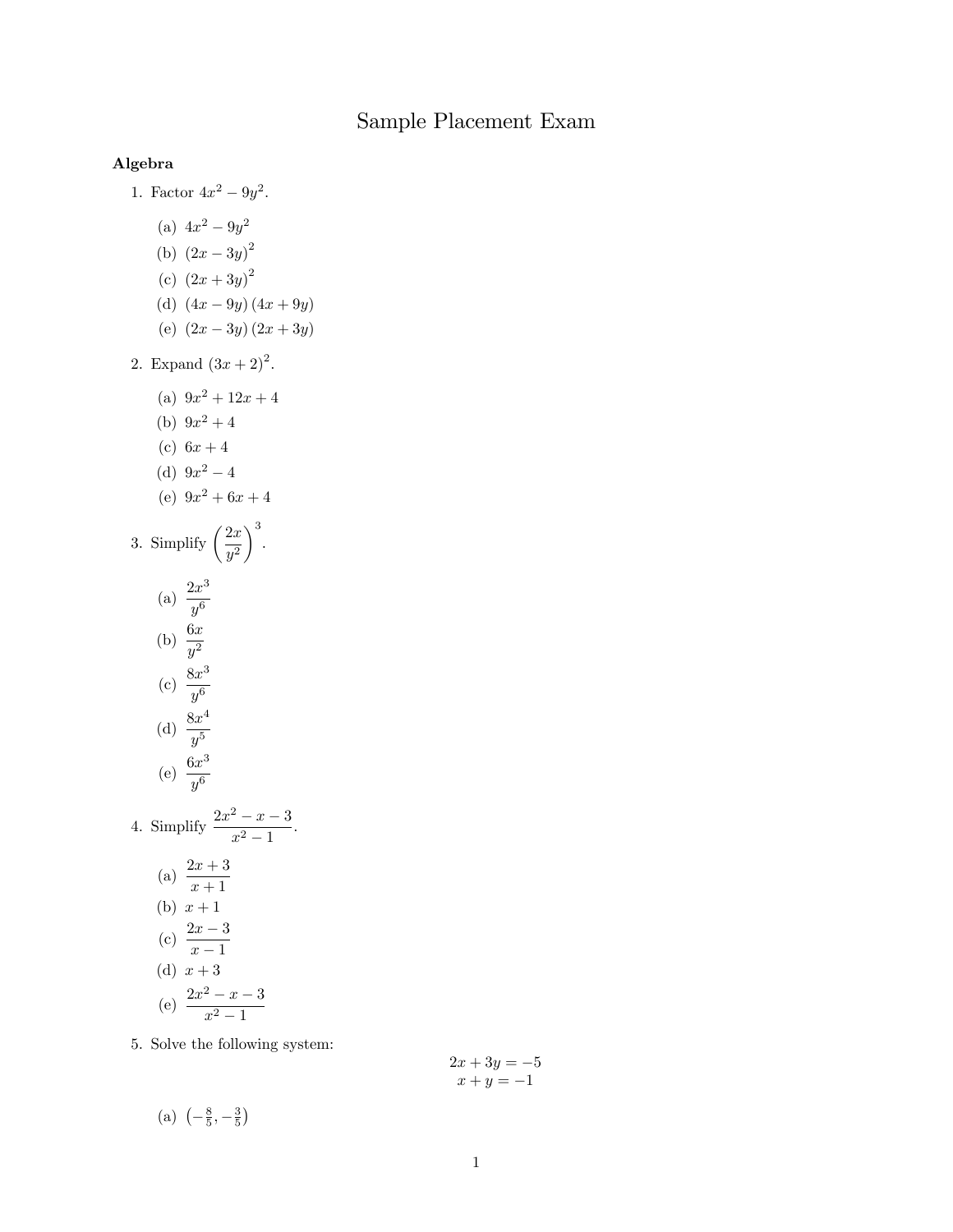(b)  $\left(-\frac{2}{5}, -\frac{7}{5}\right)$ (c)  $(-3, 2)$ (d)  $(2, -3)$ (e) no solution 6. Solve  $2x + \frac{1}{3} = \frac{1}{2}x - 1$ .

- (a)  $x = -\frac{8}{9}$ (b)  $x = -\frac{8}{15}$ (c)  $x = -\frac{4}{9}$ (d)  $x = -\frac{4}{15}$ (e)  $x = -2$
- 7. Solve  $|x 1| \le 10$ .
	- (a)  $-9 < x < 11$ (b)  $-9 \le x \le 11$ (c)  $x \leq 11$ (d)  $x \le -9$  or  $x \ge 11$ (e)  $x \leq 9$
- 8. Simplify  $\sqrt[3]{16b^4} + \sqrt[3]{2b}$ 
	- (a) the expression is already simplified
	- (b)  $4b\sqrt[3]{b} + \sqrt[3]{2b}$
	- (c)  $2b\sqrt[3]{4b^2}$
	- (d)  $4b^2 + \sqrt[3]{2b}$
	- (e)  $(2b+1)\sqrt[3]{2b}$
- 9. Find the equation of the graph given below.



- (a)  $y = -\frac{1}{2}x + 1$ (b)  $y = -2x + 1$
- (c)  $y = 2x + 1$
- (d)  $y = \frac{1}{2}x + 1$
- (e)  $y = -2x 1$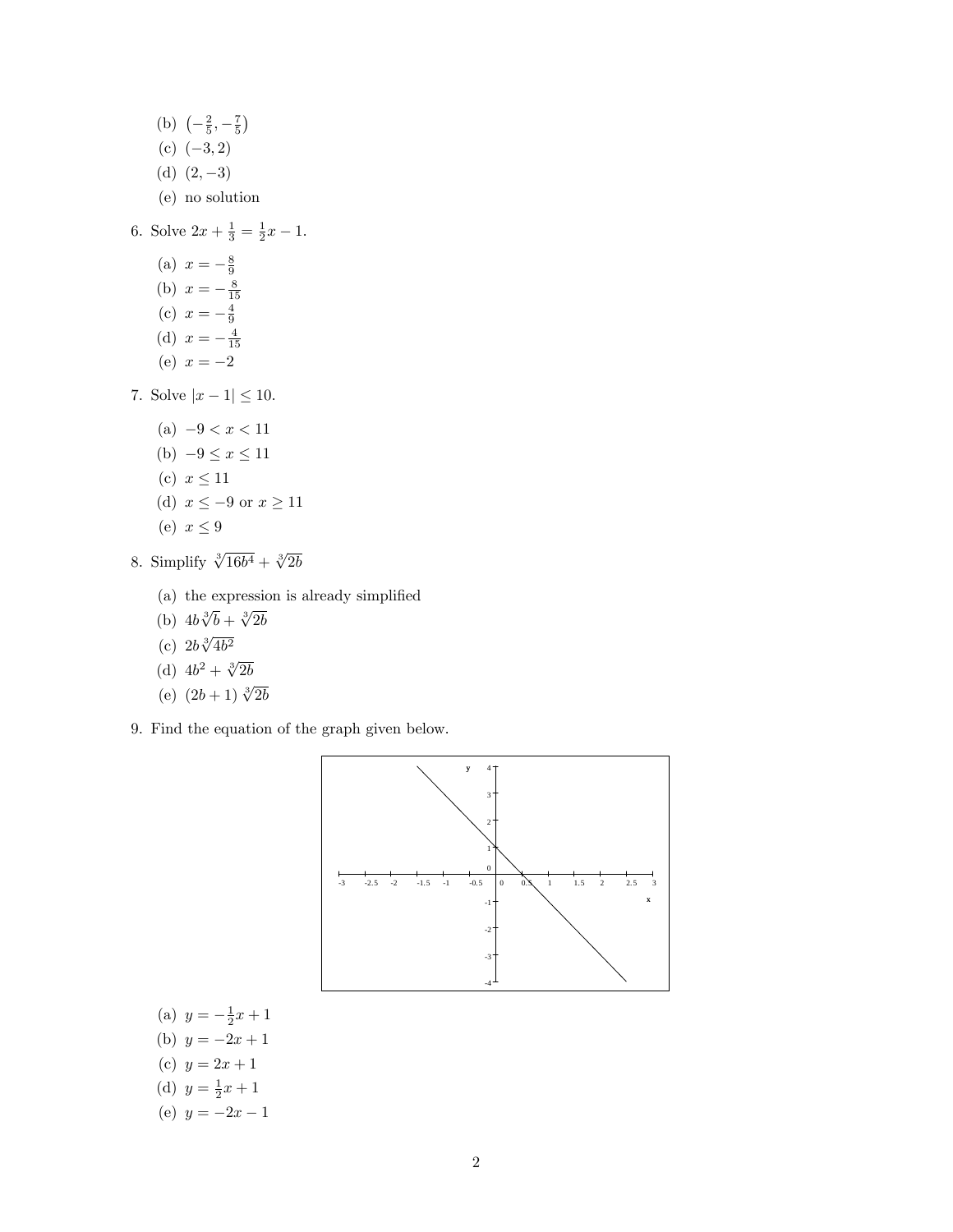- 10. Find the equation of the line parallel to  $2x y = 2$  that passes through  $(1, 4)$ .
	- (a)  $y 4 = -\frac{1}{2}(x 1)$ (b)  $y - 1 = -2(x - 4)$ (c)  $y - 1 = 2(x - 4)$ (d)  $y - 4 = 2(x - 1)$ (e)  $y+4=2(x+1)$

11. Find the zeros of f where  $f(x) = (x^2 - 4)(2x + 8)$ .

- $(a) -32$
- (b)  $2,4$
- $(c) -2, 2, 4$
- (d)  $-4, 2$
- (e)  $-4, -2, 2$

12. Use the graph of  $g(x) = x^3 + x^2 - 2x$  shown below to find the solution set of  $x^3 + x^2 > 2x$ .



- $(a)$   $(0, 1)$
- (b)  $(-2,0) \cup (1,\infty)$
- (c)  $(-\infty, -2) \cup (0, 1)$
- (d)  $(-2, 1)$
- (e)  $(0,\infty)$

13. Find the distance between  $(2,3)$  and  $(1,-6)$ .

- (a)  $3\sqrt{2}$
- (b)  $\sqrt{82}$
- (c) 9
- (d) 10
- (e)  $\sqrt{10}$

14. Solve  $\frac{2}{x} + \frac{3}{x}$  $\frac{3}{x} = \frac{5}{3}$ 3

- (a)  $x = 3$
- (b)  $x = \frac{18}{25}$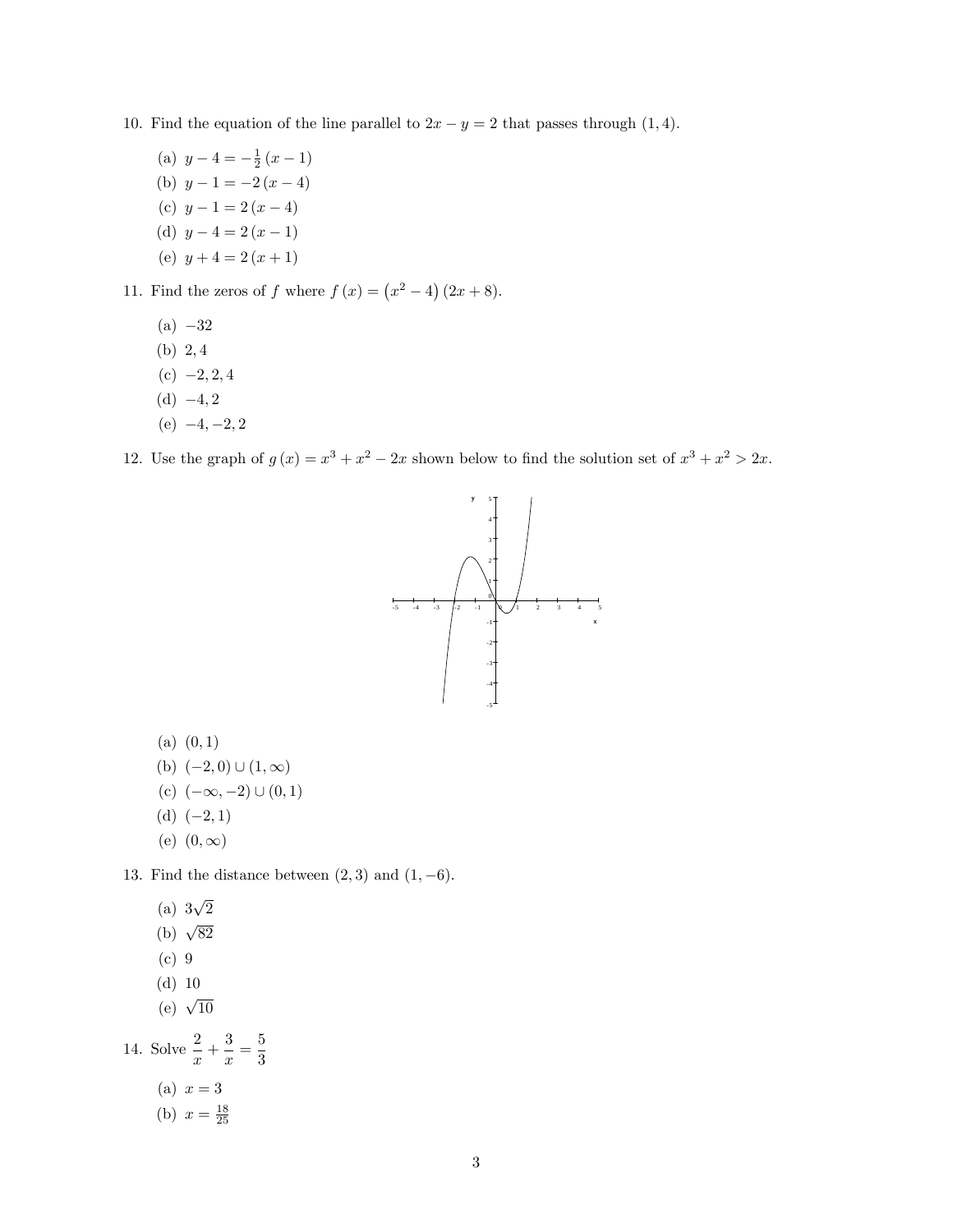(c) 
$$
x = \frac{25}{3}
$$
  
(d)  $x = \frac{3}{2}$   
(e)  $x = \sqrt{3}$ 

15. Find the *x*-intercepts of the parabola  $y = x^2 - 6x - 7$ .

(a)  $(0, -7)$ (b)  $(3 - \sqrt{2}, 0)$  and  $(3 + \sqrt{2}, 0)$ (c)  $(-3 - \sqrt{2}, 0)$  and  $(-3 + \sqrt{2}, 0)$ (d)  $(1,0)$  and  $(-7,0)$ (e)  $(-1, 0)$  and  $(7, 0)$ 

16. Identify the graph of  $x^2 + y^2 - 4x + 2y - 4 = 0$ 

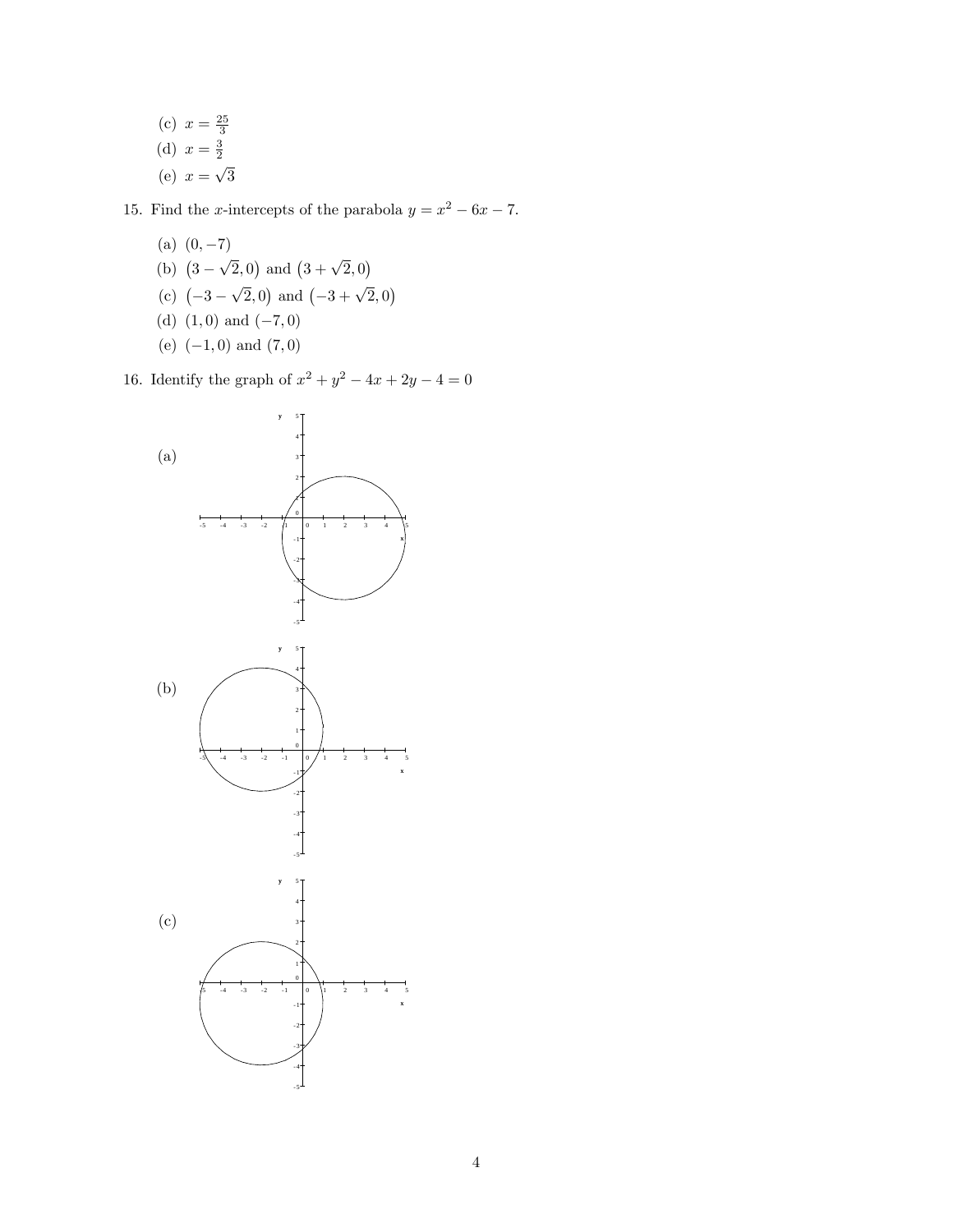

17. Solve  $2x^2 + 6x - 3 = 0$ 

(a) 
$$
x = \frac{-3 \pm \sqrt{15}}{2}
$$
  
\n(b)  $x = \frac{-3 \pm \sqrt{3}}{2}$   
\n(c)  $x = \frac{3 \pm \sqrt{15}}{2}$   
\n(d)  $x = -3 \pm \sqrt{15}$   
\n(e)  $x = -3$  or  $x = \frac{1}{2}$ 

18. Find the domain of  $f(x) = \frac{x+4}{2}$  $2x - 6$ 

- (a) All real numbers except 0
- (b) All real numbers except 3 and  $-4$
- (c) All real numbers except 3
- (d) All real numbers except  $-4$
- (e) All real numbers

19. Given that  $f(x) = \frac{2}{x}$  and  $g(s) = 3s - 5$ , compute  $f(g(t))$ .

(a) 
$$
\frac{2}{3t^2 - 5}
$$
  
\n(b)  $\frac{2}{t} + 3t - 5$   
\n(c)  $6 - \frac{10}{t}$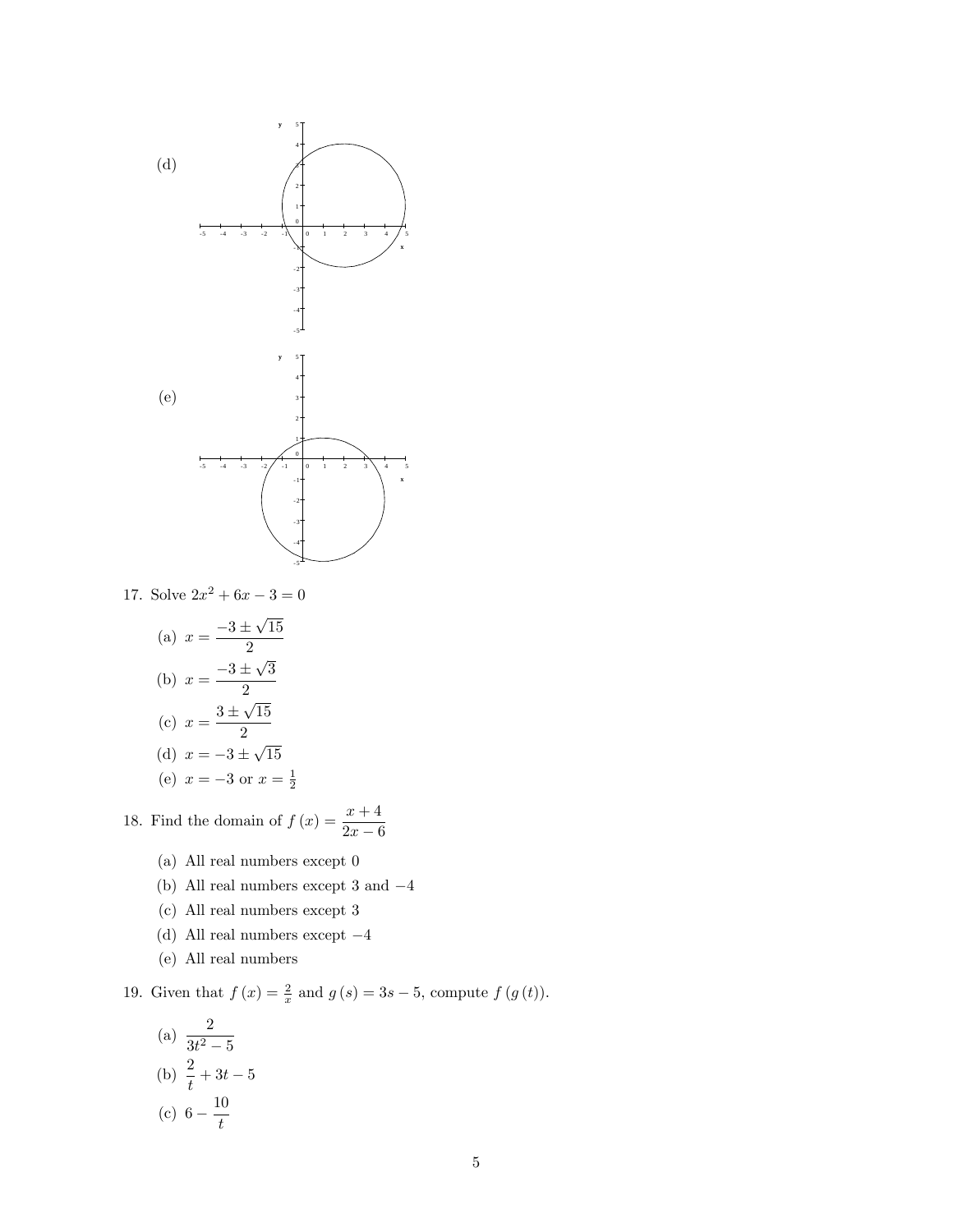(d) 
$$
\frac{6}{t} - 5
$$
  
(e)  $\frac{2}{3t - 5}$ 

20. Find the inverse  $f^{-1}(x)$ , where  $f(x) = x^3 + 1$ .

(a) 
$$
f^{-1}(x) = \frac{1}{x^3 + 1}
$$
  
\n(b)  $f^{-1}(x) = \frac{1}{x^3} + 1$   
\n(c)  $f^{-1}(x) = x^3 - 1$   
\n(d)  $f^{-1}(x) = x^{1/3} - 1$   
\n(e)  $f^{-1}(x) = (x - 1)^{1/3}$ 

21. Solve  $3^{2x+1} = \frac{1}{3}$ .

- (a)  $x = -\frac{4}{9}$ (b)  $x = -1$ (c)  $x = 0$ (d)  $x = -\frac{1}{9}$ (e)  $x = -4$
- 22. Which of the following statements are true:
	- I. Every natural number is an integer.
	- II. Some integers are irrational numbers.
	- III. Some complex numbers are real.
	- (a) I only
	- (b) I and III
	- (c) I and II
	- (d) II and III
	- (e) I, II, and III

23. Use the graph of  $y = x^3 - 7x^2 + 17x - 14$  shown below to find the solution of  $x^3 - 7x^2 = 14 - 17x$ .



(a) 
$$
x = 2
$$
  
(b)  $x = -2$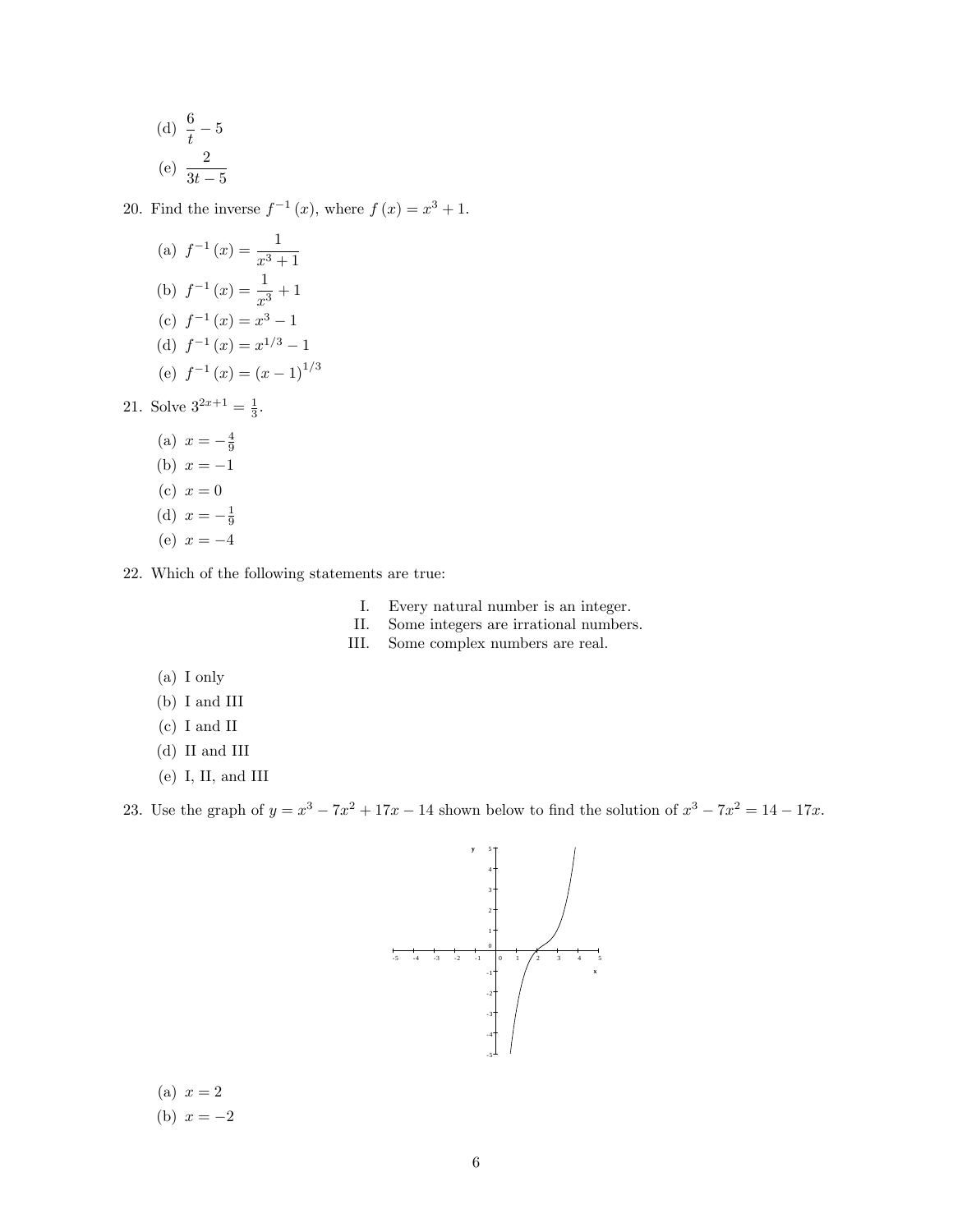(c) 
$$
x = 0
$$
  
(d)  $x = -14$   
(e)  $x = 2$  or  $x = -2$ 

24. The graph of a function  $f(x)$  is shown below. Identify the graph of  $h(x) = f(x + 1) - 4$ .

x

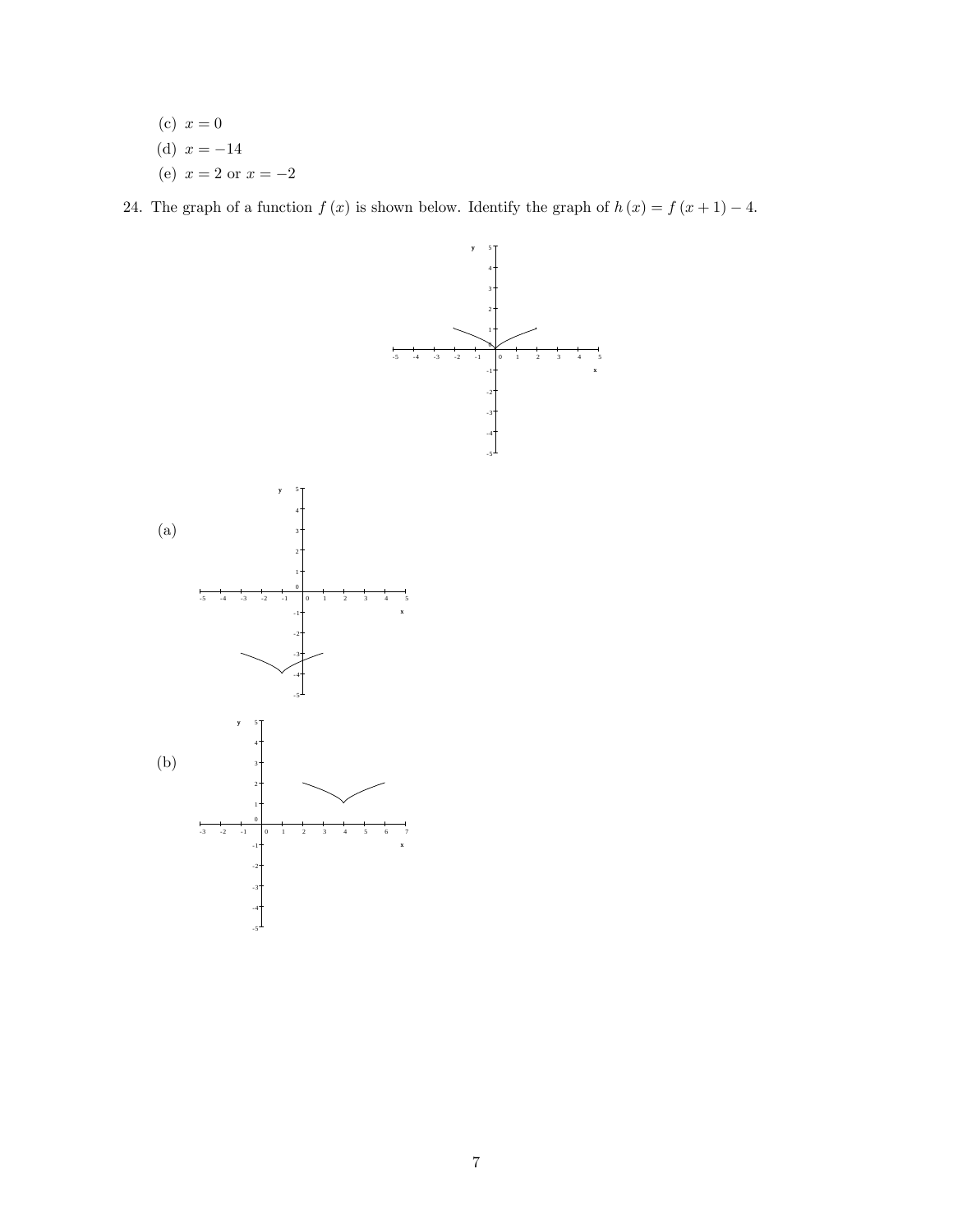

25. Sketch the graph of  $f(x) = \begin{cases} -x-4 & \text{if } x \leq 0 \\ 2x-4 & \text{if } x > 0 \end{cases}$  $2x - 4$  if  $x > 0$ .

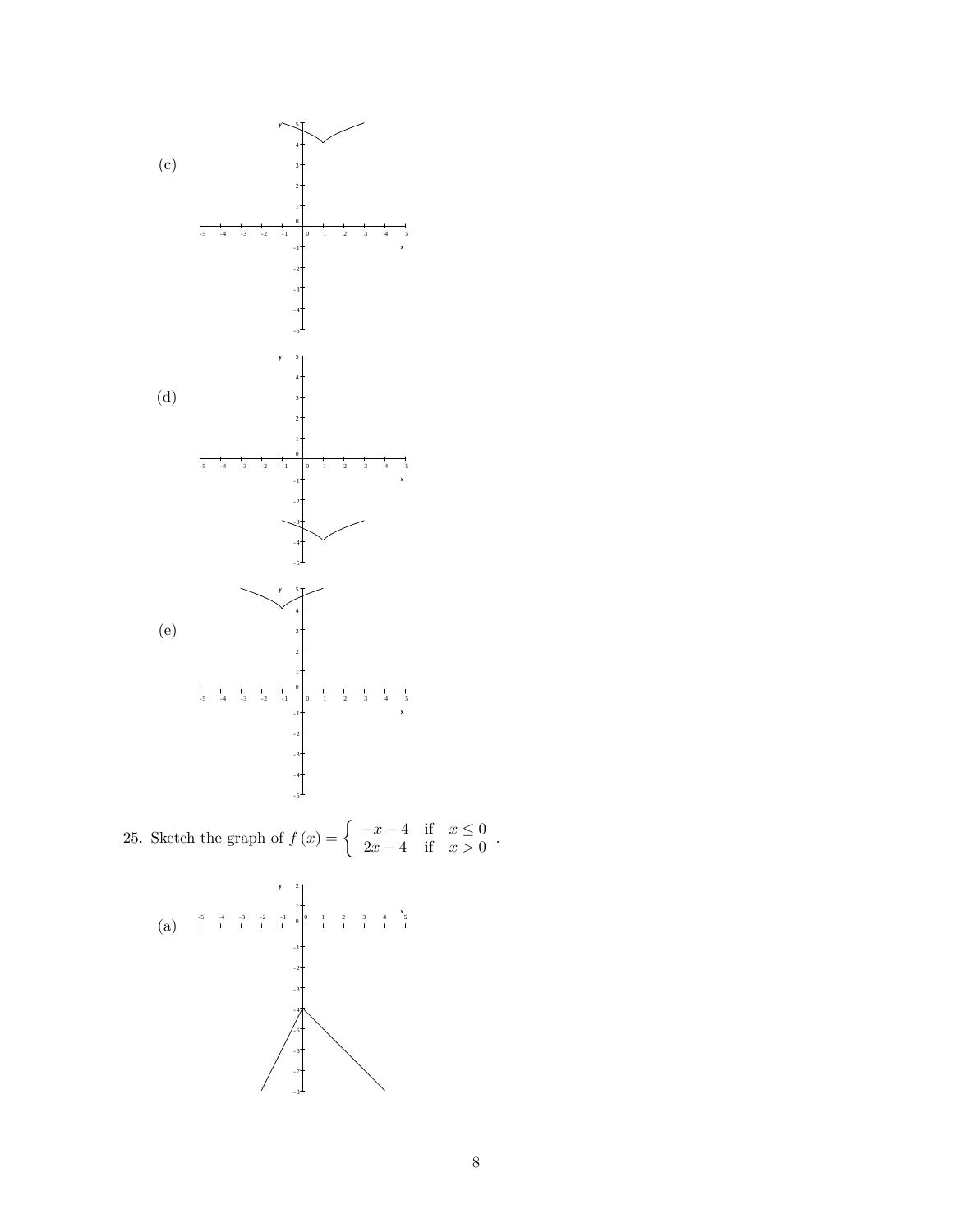

26. The function  $C(x) = 10x^2 + 40x + 90$  gives the cost (in dollars) of producing x units of a product. Find the cost for producing the fourth unit.

(a) \$110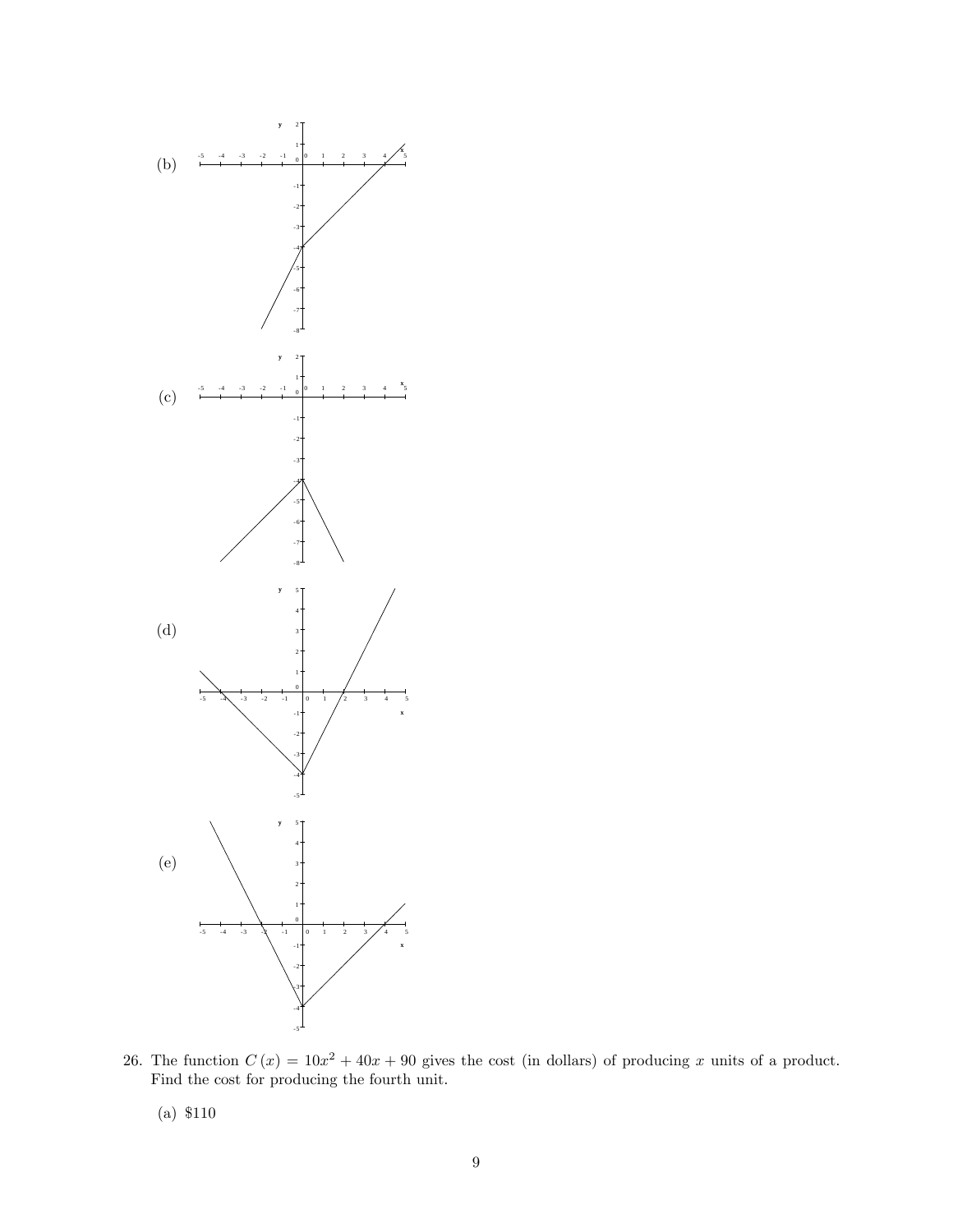- (b) \$410
- (c) \$120
- (d) \$300
- (e) \$320

## 27. Find the vertical asymptotes of  $f(x) = \frac{1}{x^2 - 2x - 3}$

- (a)  $x = -\frac{1}{3}$ (b)  $x = 0$ (c)  $x = -1$  and  $x = 3$ (d)  $y = 0$
- (e) none

28. Sketch the graph of  $f(x) = e^{x+2}$ .

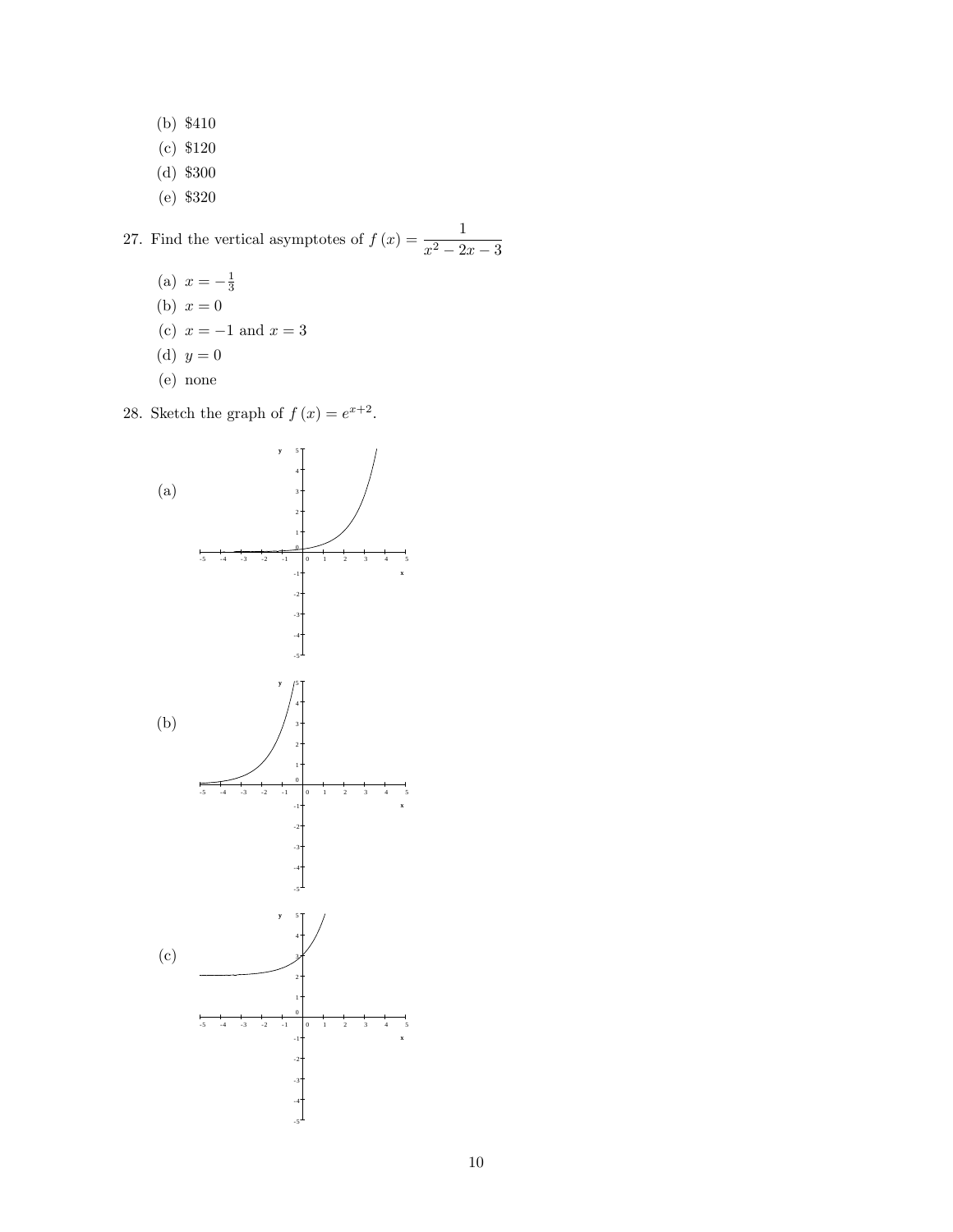

29. Evaluate $\log_2 16$ 

(a) 8 (b)  $\frac{1}{8}$ (c)  $\frac{1}{4}$  $(d) -4$ 

$$
(e) 4
$$

30. Express  $5 \log x - 6 \log y + 3 \log z$  as a single logarithm.

(a) 
$$
\log\left(\frac{x^5z^3}{y^6}\right)
$$
  
\n(b)  $\log(5x - 6y + 3z)$   
\n(c)  $\log(x^5 - y^6 + z^3)$   
\n(d)  $\log\left(\frac{x^5 + z^3}{y^6}\right)$   
\n(e)  $\log\left(\frac{5xz}{2y}\right)$ 

- 31. The fastest growing city in the United States between the years 1980 and 1990 was Moreno Valley, California. The population was approximately 30,000 in 1980 and 120,000 in 1990. Assuming exponential growth (i.e. the population P as a function of the time t in years is  $P = P_0 e^{kt}$ ), what was the population in the year 1998.
	- (a)  $e^{1.8 \ln 90,000}$
	- (b)  $30,000e^{1.8 \ln 90,000}$
	- (c)  $90,000e^{1.8 \ln 4}$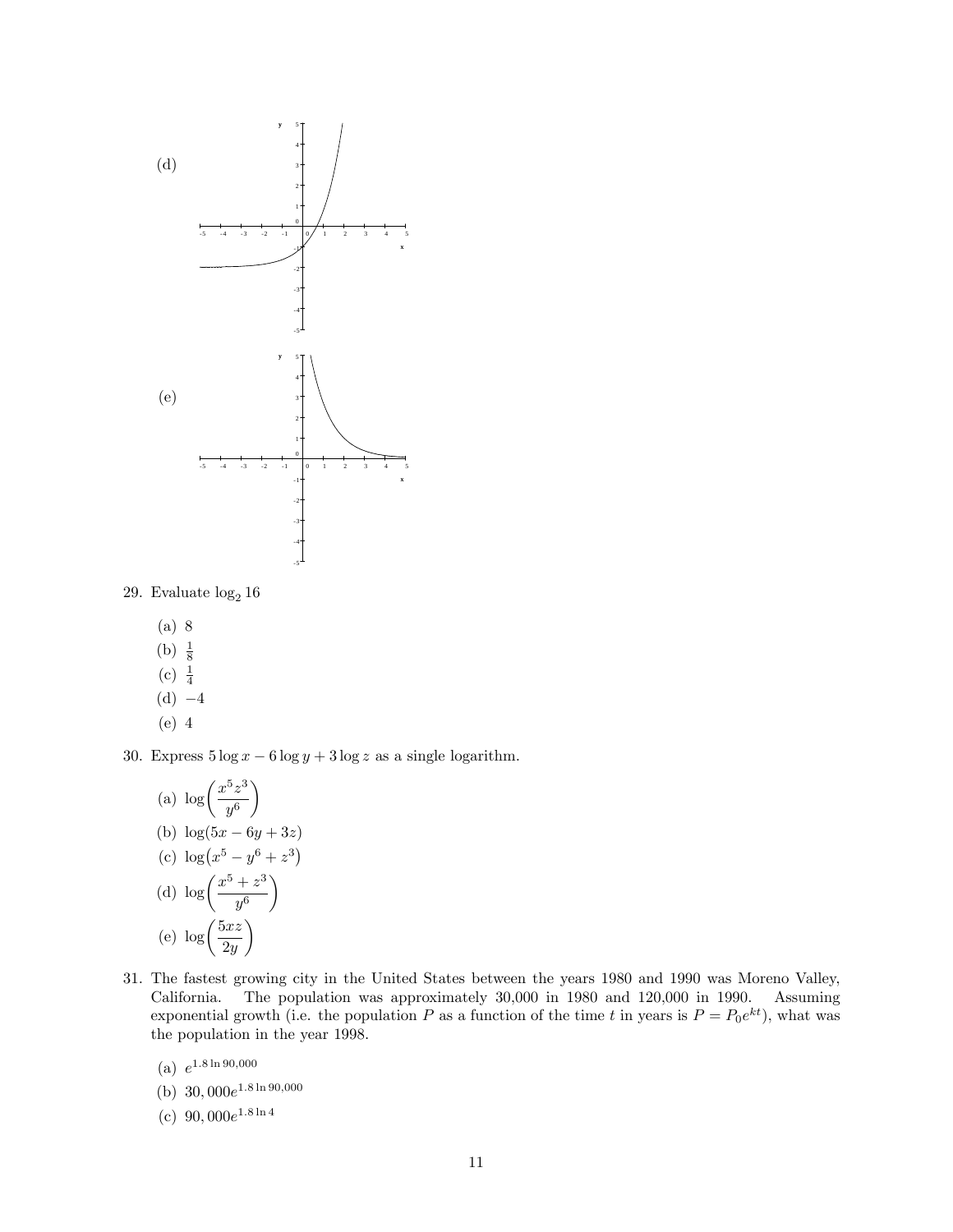- (d)  $120,000e^{1.8 \ln 4}$
- (e)  $30,000e^{1.8 \ln 4}$

32. Graph the system of inequalities  $y \leq 1, x \geq \frac{1}{2}y$ .

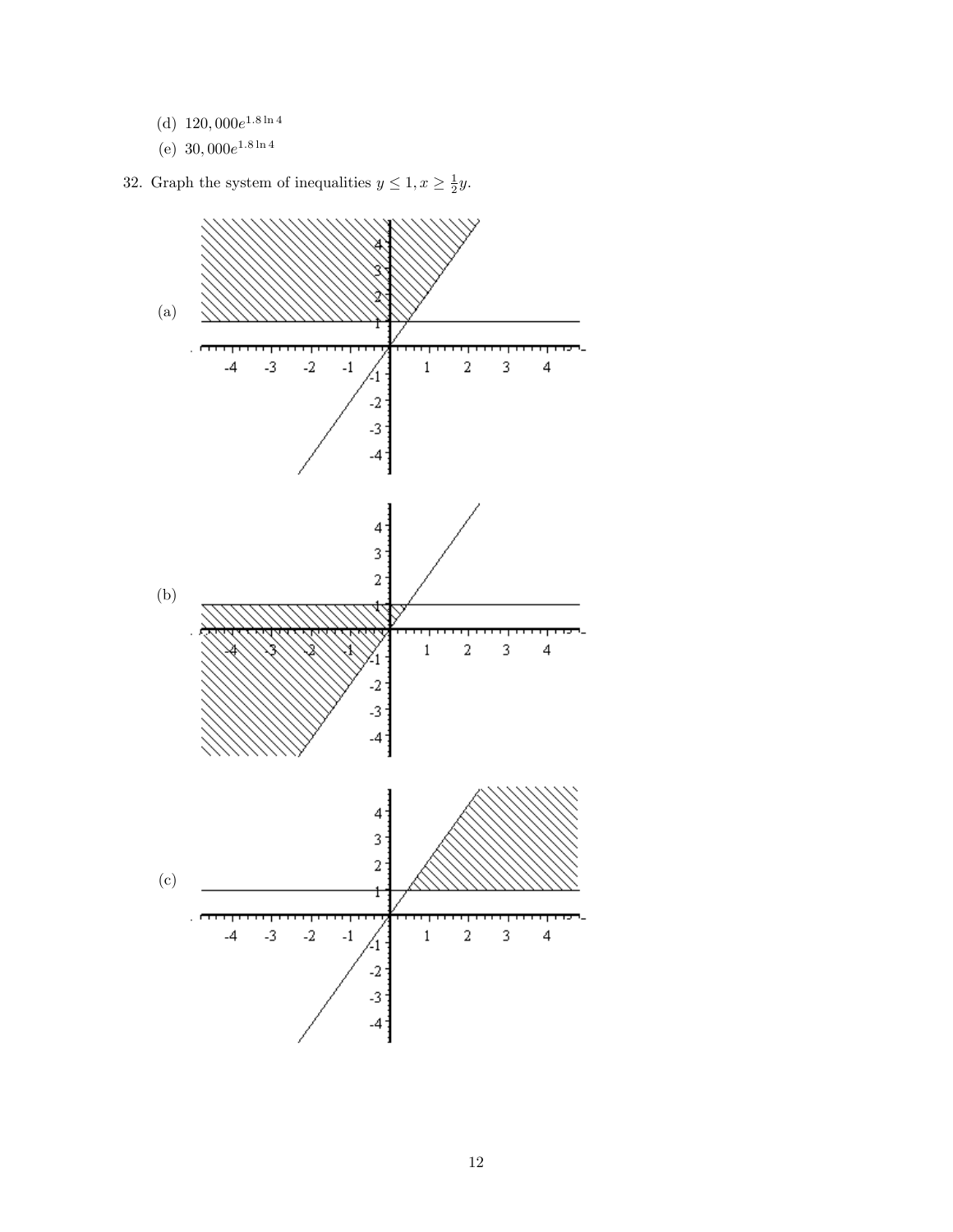

- 33. A budding numinsmatist (coin collector) has a total of 15 silver dollars and quarters; the total face value of the silver dollars and quarters is \$9.75. How many of each does he have?
	- (a) 0 silver dollars and 39 quarters
	- (b) 8 silver dollars and 7 quarters
	- (c) 10 silver dollars and 5 quarters
	- (d) 7 silver dollars and 8 quarters
	- (e) no solution

## Trigonometry

1. Find the exact degree measure of an angle of  $\frac{5\pi}{6}$  radians.

- (a)  $60^\circ$
- (b)  $120^{\circ}$
- (c)  $30^\circ$
- (d)  $150^{\circ}$
- (e) none of the above
- 2. Find the radian measure of the central angle that subtends an arc of length  $10\pi$  in a circle of radius 4.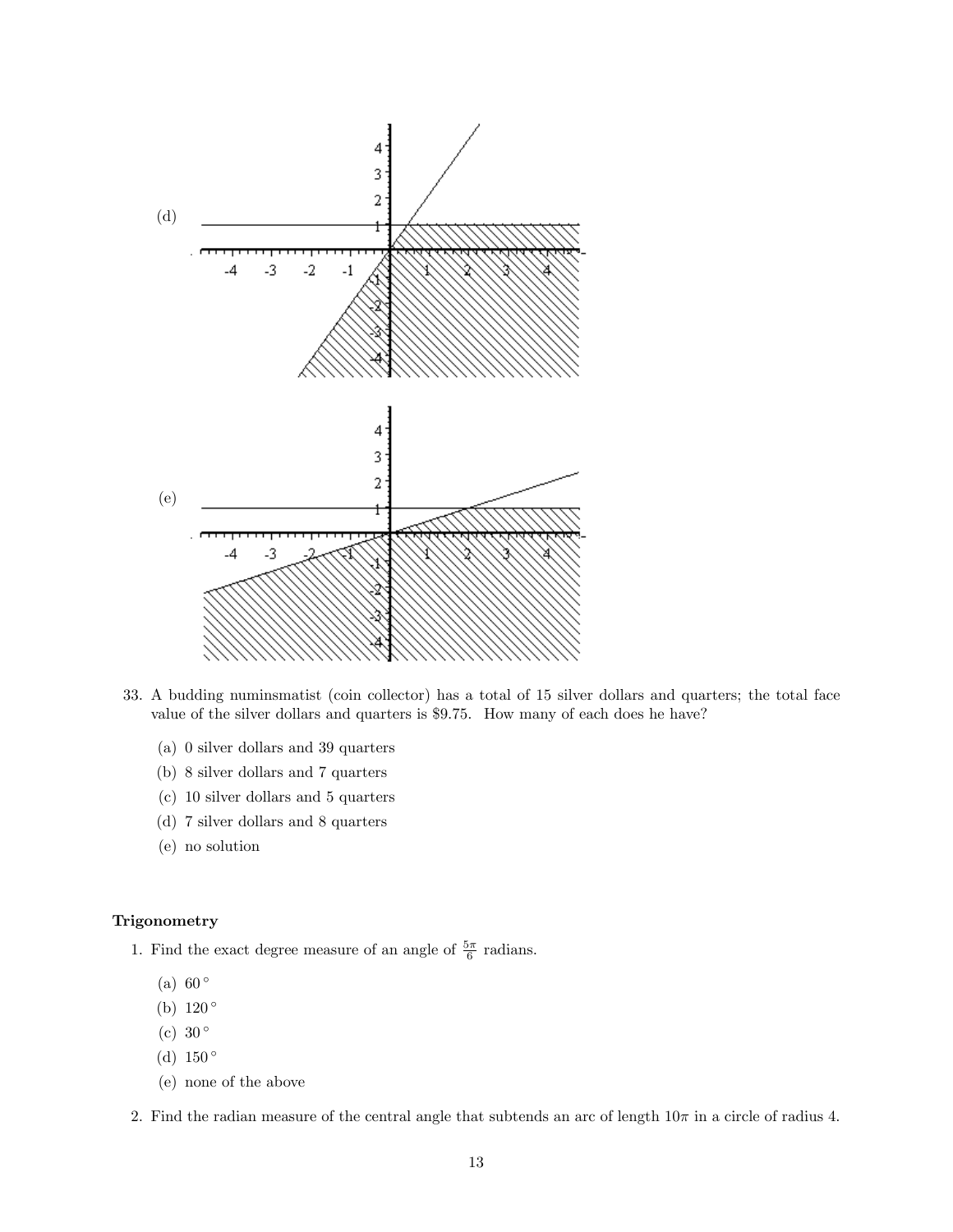(a) 40

- (b)  $\frac{5\pi}{2}$
- (c)  $40\pi$
- (d)  $\frac{5}{2}$
- (e) none of the above

3. Given that  $\cos \theta = \frac{2}{5}$  and  $\theta$  is an angle with terminal side in the fourth quadrant, find  $\sin \theta$ .

- $(a) \frac{3}{5}$ (b)  $-\frac{3}{5}$
- (c)  $\frac{\sqrt{21}}{5}$
- (d)  $-\frac{\sqrt{21}}{5}$
- (e) none of the above
- 4. Compute  $\csc \frac{5\pi}{4}$ .
	- (a)  $\sqrt{2}$
	- (b)  $-\frac{\sqrt{2}}{2}$

$$
(c) -\sqrt{2}
$$

- (d) 1
- (e) none of the above
- 5. Find  $\sin 2\theta$  if  $\tan \theta = \frac{3}{4}$ .
	- $(a) \frac{6}{5}$
	- (b)  $\frac{8}{5}$
	- $(c) \frac{24}{25}$
	- (d)  $\frac{16}{25}$
	- (e) none of the above

6. Find the amplitude and period of  $f(x) = -2\cos 3x$ .

- (a) Amplitude  $-2$ , period 3
- (b) Amplitude 2, period  $3\pi$
- (c) Amplitude 2, period  $\frac{2\pi}{3}$
- (d) Amplitude 3, period  $2\pi$
- (e) none of the above
- 7. Evaluate arctan (1).
	- (a)  $\frac{\pi}{6}$
	- (b)  $45^{\circ}$
	- (c)  $\frac{\arcsin(1)}{\arccos(1)}$
	- (d) 1
	- (e) none of the above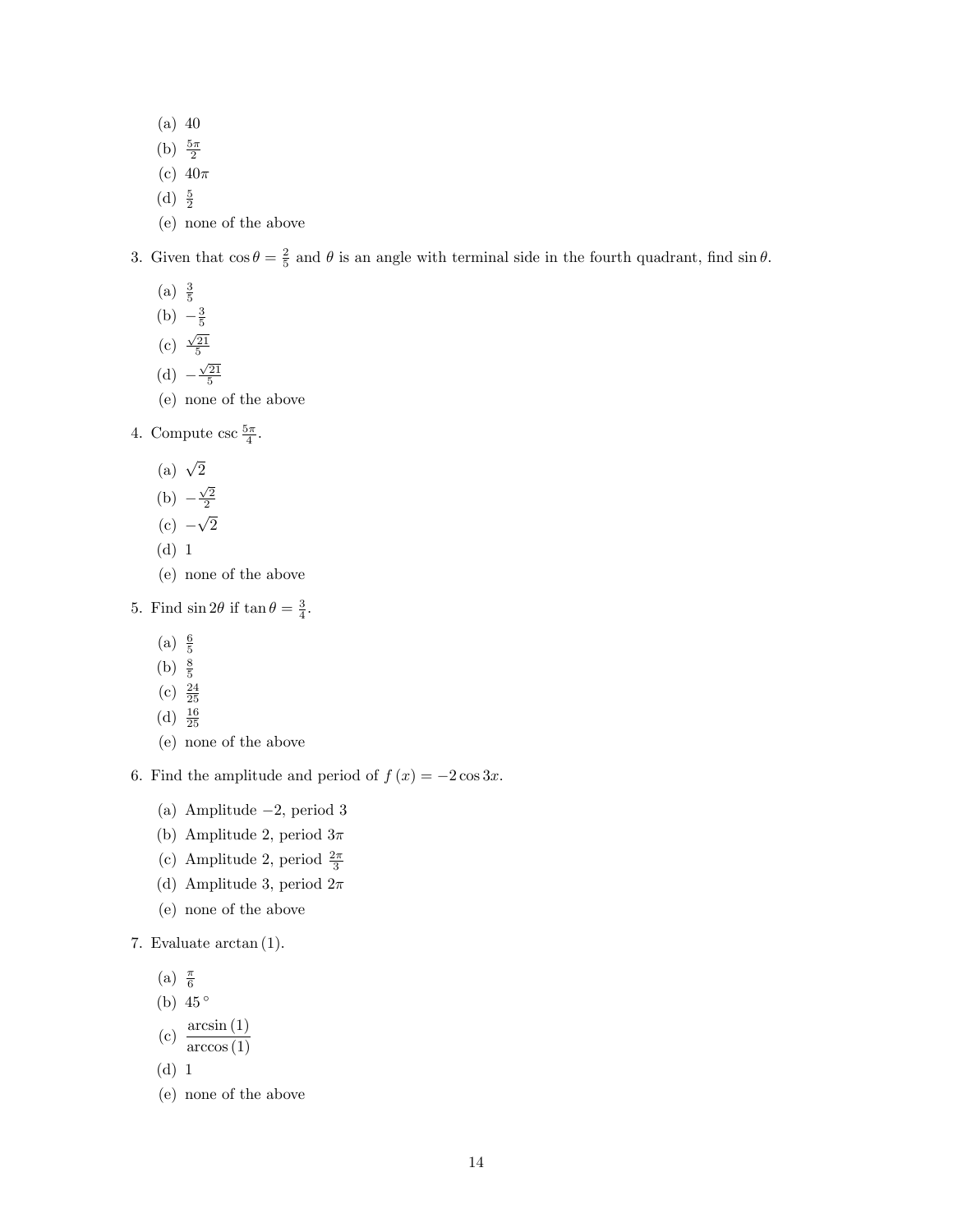- 8. From a point on the ground 20 feet from the base of a flagpole, the angle of elevation to the top of the pole is  $60^\circ$ . How tall is the flagpole?
	- (a) 10 feet
	- (b)  $20\sqrt{3}$  feet
	- (c)  $\frac{20\sqrt{3}}{3}$  feet
	- (d)  $10\sqrt{2}$  feet
	- (e) none of the above
- 9. Find all solutions of  $\frac{1}{2} + \sin x = 0$  on  $[0, 2\pi)$ .
	- (a)  $\left\{\frac{2\pi}{3}, \frac{4\pi}{3}\right\}$
	- (b)  $\left\{\frac{2\pi}{3}, \frac{5\pi}{3}\right\}$
	- (c)  $\left\{\frac{5\pi}{6}, \frac{7\pi}{6}\right\}$
	- (d)  $\left\{\frac{5\pi}{6}, \frac{11\pi}{6}\right\}$
	- (e) none of the above

10. Which of the following equations is an identity?

- (a)  $\sin x + \cos x = 1$
- (b)  $\cos 2x = 2 \cos x$

(c) 
$$
\tan^2 x + 1 = \sec^2 x
$$

(d) 
$$
\sec x = \frac{1}{\sin x}
$$

(e) none of the above

11. Find all solutions of  $\tan^2 x + \tan x = 0$  on  $[0, 2\pi)$ 

- (a)  $\{0, \pi\}$
- (b)  $\left\{\frac{3\pi}{4}, \frac{7\pi}{4}\right\}$

(c) 
$$
\left\{\frac{\pi}{4}, \frac{5\pi}{4}\right\}
$$

- (d)  $\{0, \pi, \frac{3\pi}{4}, \frac{7\pi}{4}\}$
- (e) none of the above

12. Identify the function with the following graph.

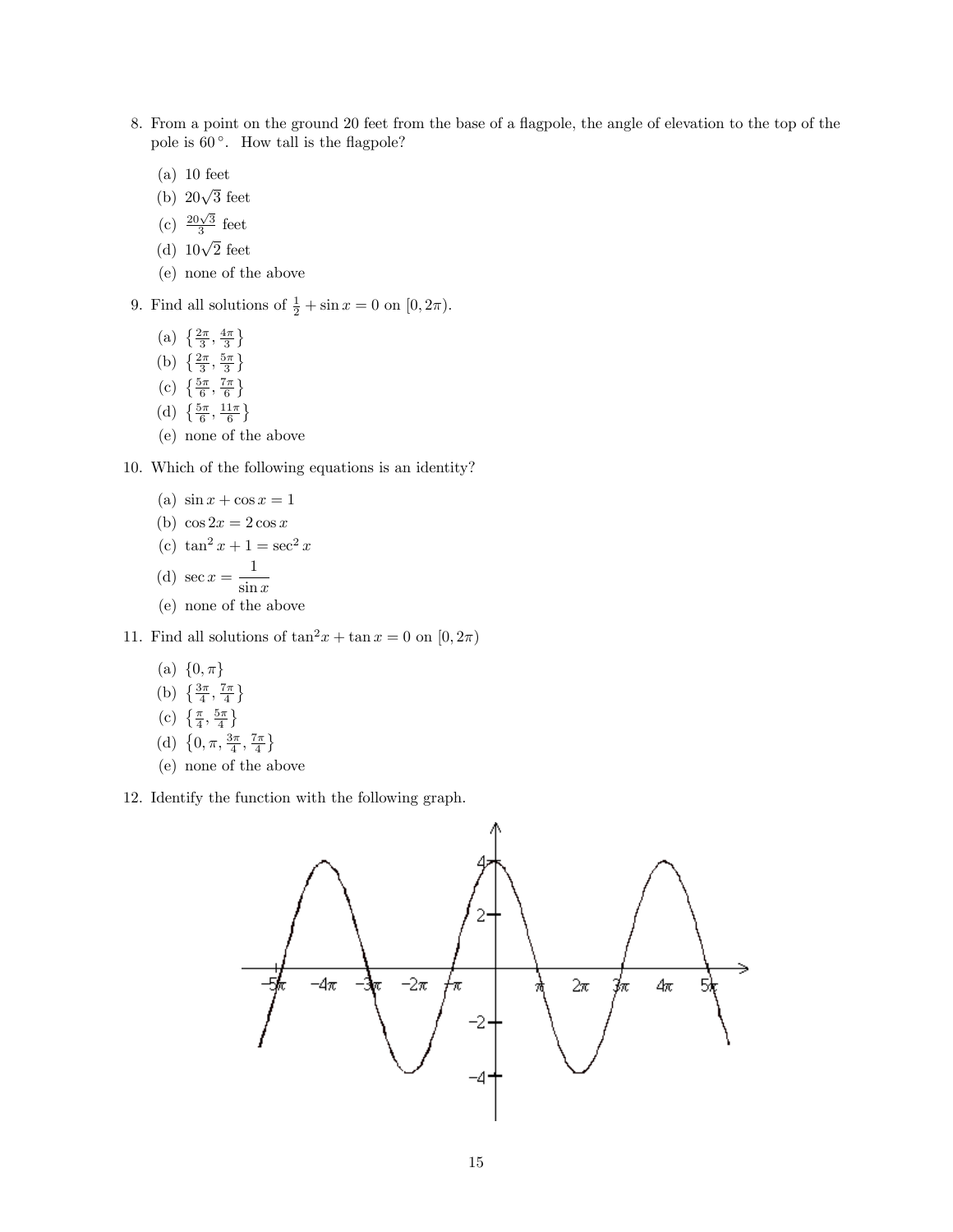(a)  $f(x) = -4\sin(\frac{x}{2} - \frac{\pi}{2})$ (b)  $f (x) = -4 \sin (2x - 2\pi)$ (c)  $f(x) = 4 \cos(\frac{x}{2} + \frac{\pi}{2})$ (d)  $f (x) = 4 \cos (2x + 2\pi)$ (e) none of the above

13. Which of the following is the graph of  $f(x) = \tan(\frac{x}{2})$ ?